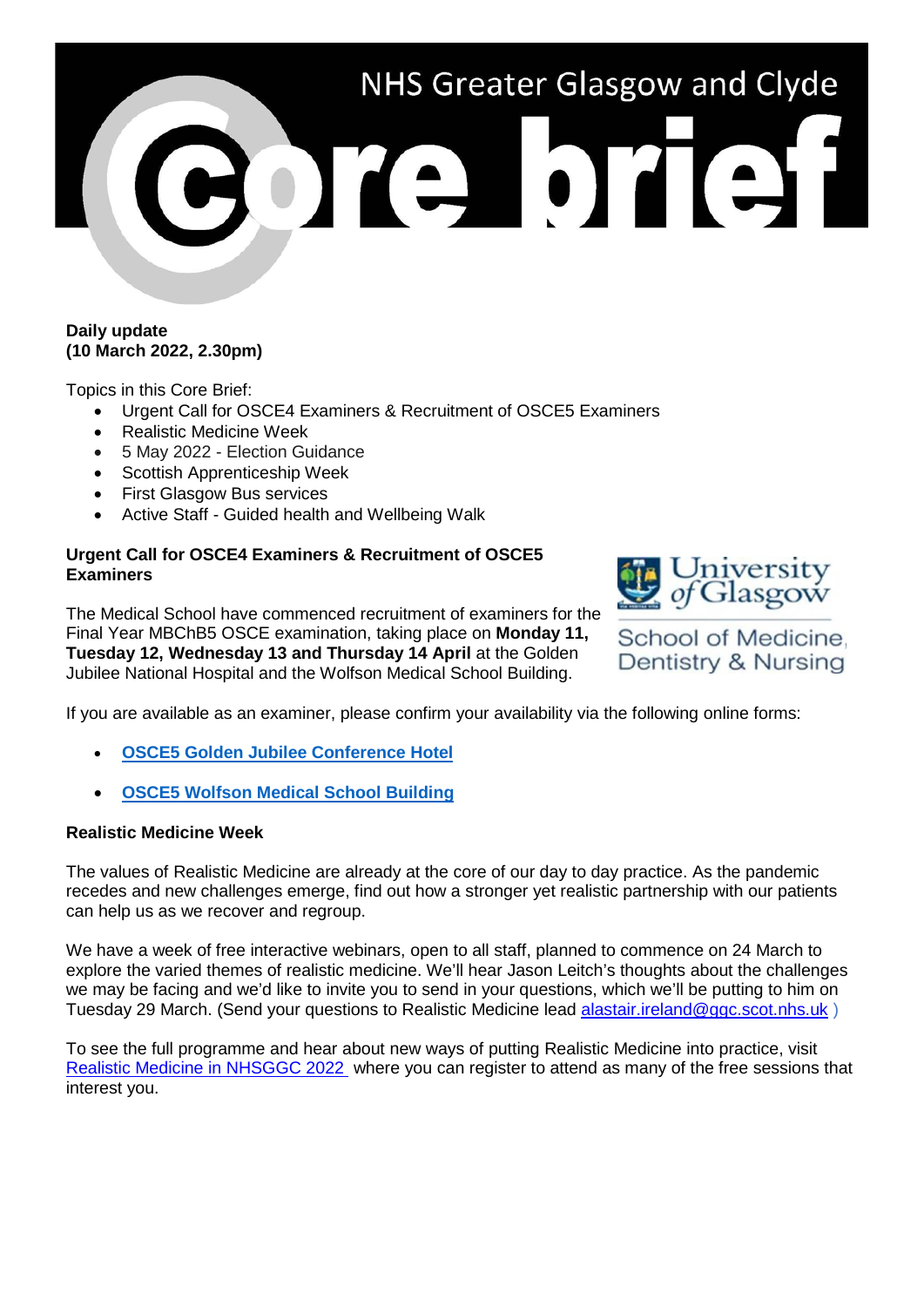

### **May 2022 - Election Guidance**

We have now received Scottish Government guidance on the conduct of business during the Scottish Parliament Election. This comes into effect on Thursday 14 April 2022 and remains in place until the election on Thursday 5 May.

This guidance states that all public bodies, including the NHS, should take special care during this period. The guidance also relates to the use of social media. It states that NHSScotland employees' should consider their use of social media platforms in a professional capacity during the lead up to the Scottish election. This includes the use of social networks, online forums and communities as well as public online discussions, which should be limited during the pre-election period. Publishing factual information as a private individual may continue.

If staff have any questions regarding media queries or requests for visits between the 14 April and 5 May inclusive, they should contact the Director of Communications and Public Engagement, Sandra Bustillo at: [sandra.bustillo@ggc.scot.nhs.uk](mailto:sandra.bustillo@ggc.scot.nhs.uk)

For all other campaign queries please contact the Director of Corporate Services and Governance, Elaine Vanhegan at: [elaine.vanhegan@ggc.scot.nhs.uk](mailto:elaine.vanhegan@ggc.scot.nhs.uk)

[Click here to view the guidance in full.](https://www.gov.scot/publications/scottish-local-government-election-guidance-2022/)

#### **Scottish Apprenticeship Week**

Although we are approaching the end of Scottish Apprenticeship Week our recognition of the value apprentices bring to our workforce and celebrating their successes will continue. We look forward to launching our annual Apprenticeship Awards process at the end of March, and to recruiting a number of new exciting apprenticeship opportunities over the next few months. Please forward any enquiries about our apprenticeship opportunities to [laura.mckie@ggc.scot.nhs.uk](mailto:laura.mckie@ggc.scot.nhs.uk)

#### **First Glasgow Bus services**

First Glasgow continue to review and increase service levels across their routes, with more services starting to return to pre-Christmas levels from 13 March. More information is available by [clicking here.](https://www.firstbus.co.uk/greater-glasgow/plan-journey/forthcoming-timetables-service-information) More information on active and sustainable travel, including staff season ticket options, is available from the [Travel Plan Office.](https://www.nhsggc.org.uk/working-with-us/staff-communications/staff-benefits-services-travel/travel/)